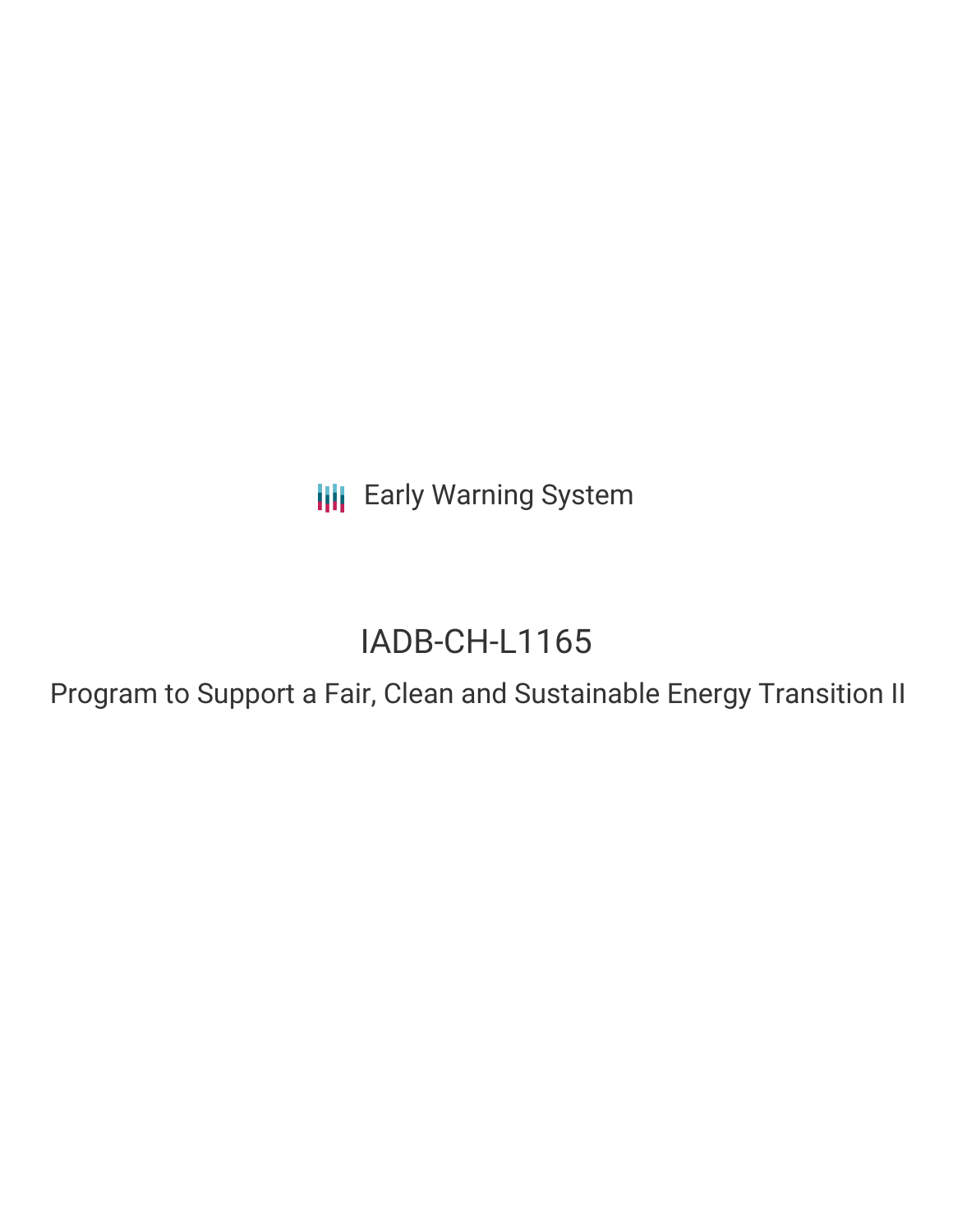

## **Quick Facts**

| <b>Countries</b>               | Chile                                  |
|--------------------------------|----------------------------------------|
| <b>Financial Institutions</b>  | Inter-American Development Bank (IADB) |
| <b>Status</b>                  | Proposed                               |
| <b>Bank Risk Rating</b>        | B                                      |
| <b>Borrower</b>                | Government of Chile                    |
| <b>Sectors</b>                 | Energy                                 |
| <b>Investment Type(s)</b>      | Loan                                   |
| <b>Investment Amount (USD)</b> | $$50.00$ million                       |
| <b>Loan Amount (USD)</b>       | \$50.00 million                        |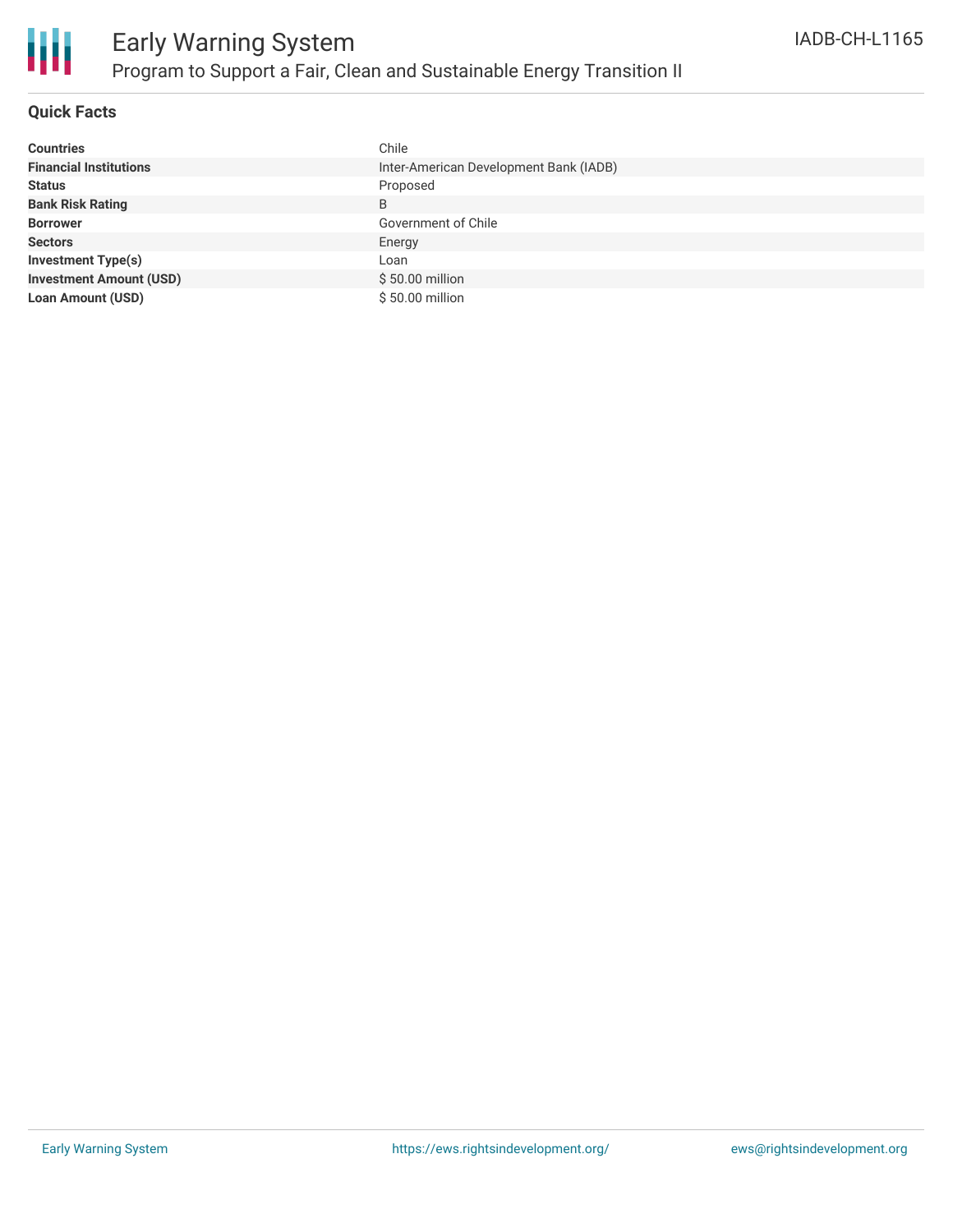

## **Project Description**

The operation's general objective is to support Chile in its fair, clean and sustainable energy transition. The specific objectives are: (i) improve the regulatory framework that will carry out the necessary policy changes to guarantee long-term affordability and financial sustainability of the energy sector with quality and reliability of service; (ii) support the policy reforms aiming at accelerating the energy matrix decarbonization and foster innovation with emphasis on citizens' participation, and (iii) contribute to ensure minimum levels of quality of life for vulnerable people resulting from the COVID-19 triggered crisis.

The bank has categorized the environmental and social risks as B13.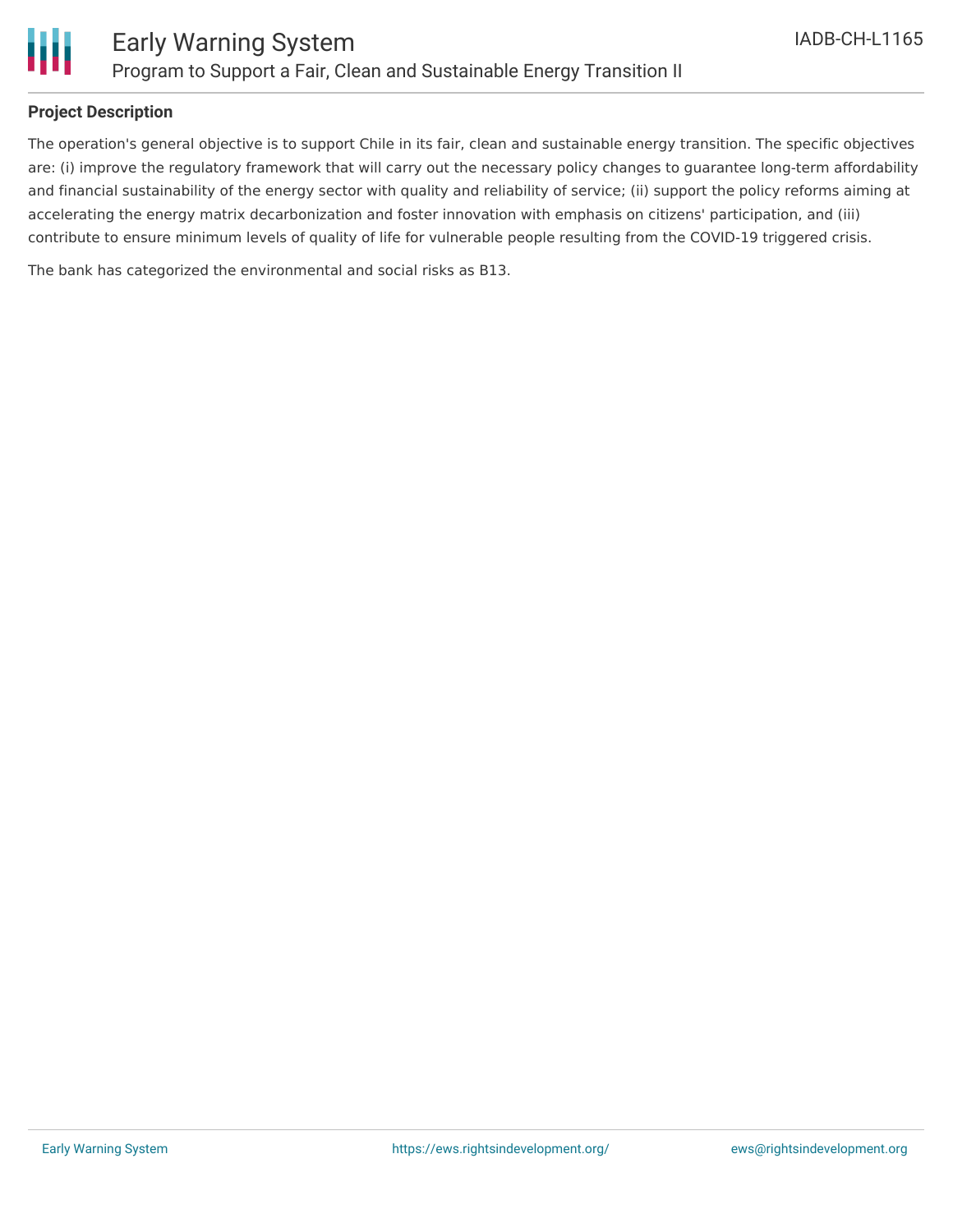

# Early Warning System Program to Support a Fair, Clean and Sustainable Energy Transition II

#### **Investment Description**

• Inter-American Development Bank (IADB)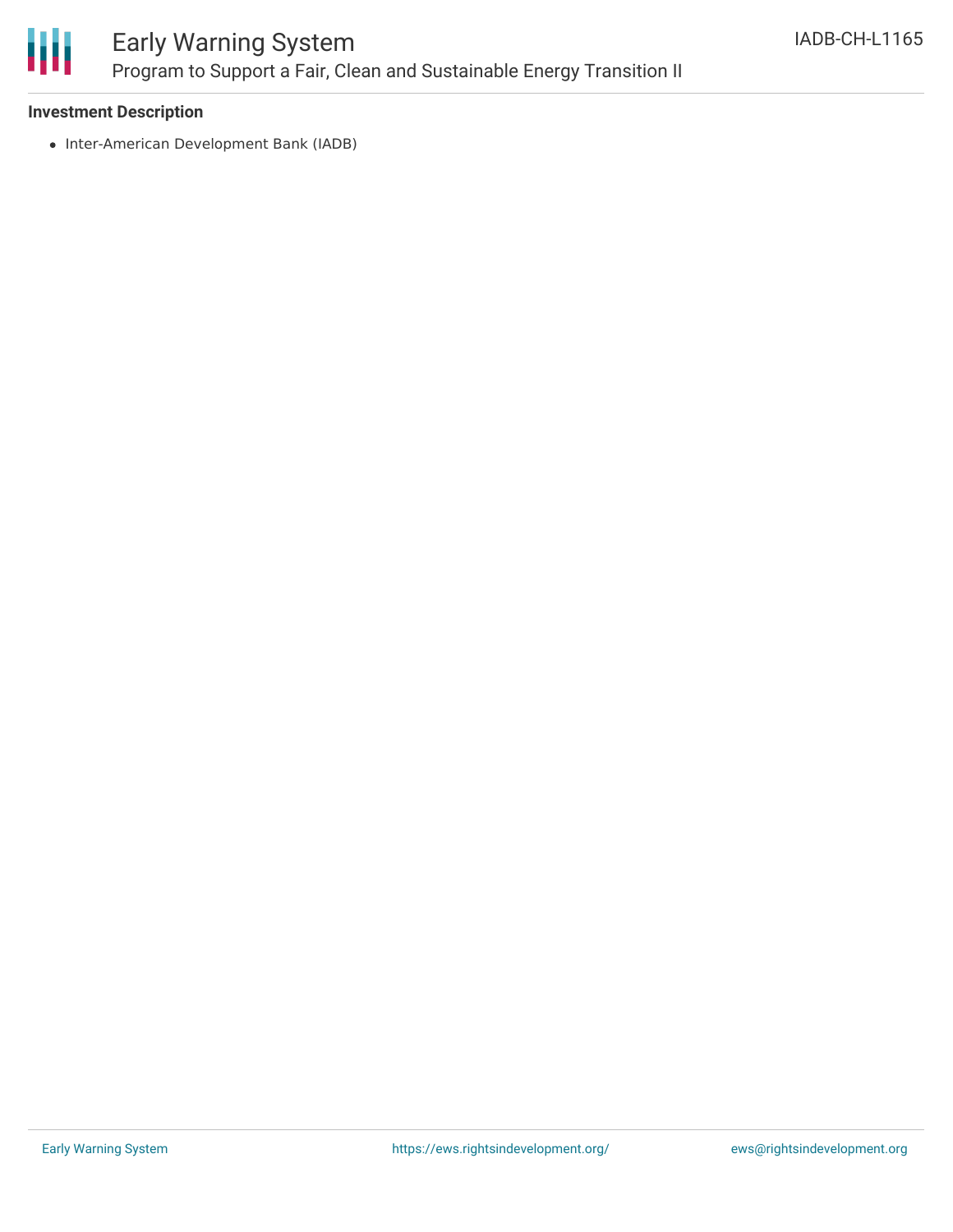

#### **Contact Information**

\*\*Project contacts not available at the time of disclosure.\*\*

#### ACCOUNTABILITY MECHANISM OF IADB/IDB Invest

The Independent Consultation and Investigation Mechanism (MICI) is the independent complaint mechanism and fact-finding body for people who have been or are likely to be adversely affected by an Inter-American Development Bank (IDB) or Inter-American Investment Corporation (IDB Invest)-funded project. If you submit a complaint to MICI, they may assist you in addressing the problems you raised through a dispute-resolution process with those implementing the project and/or through an investigation to assess whether the IDB or IIC is following its own policies for preventing or mitigating harm to people or the environment. You can submit a complaint by sending an email to MICI@iadb.org. You can learn more about the MICI and how to file a complaint at http://www.iadb.org/en/mici/mici,1752.html (in English) or http://www.iadb.org/es/mici/mici,1752.html (Spanish).